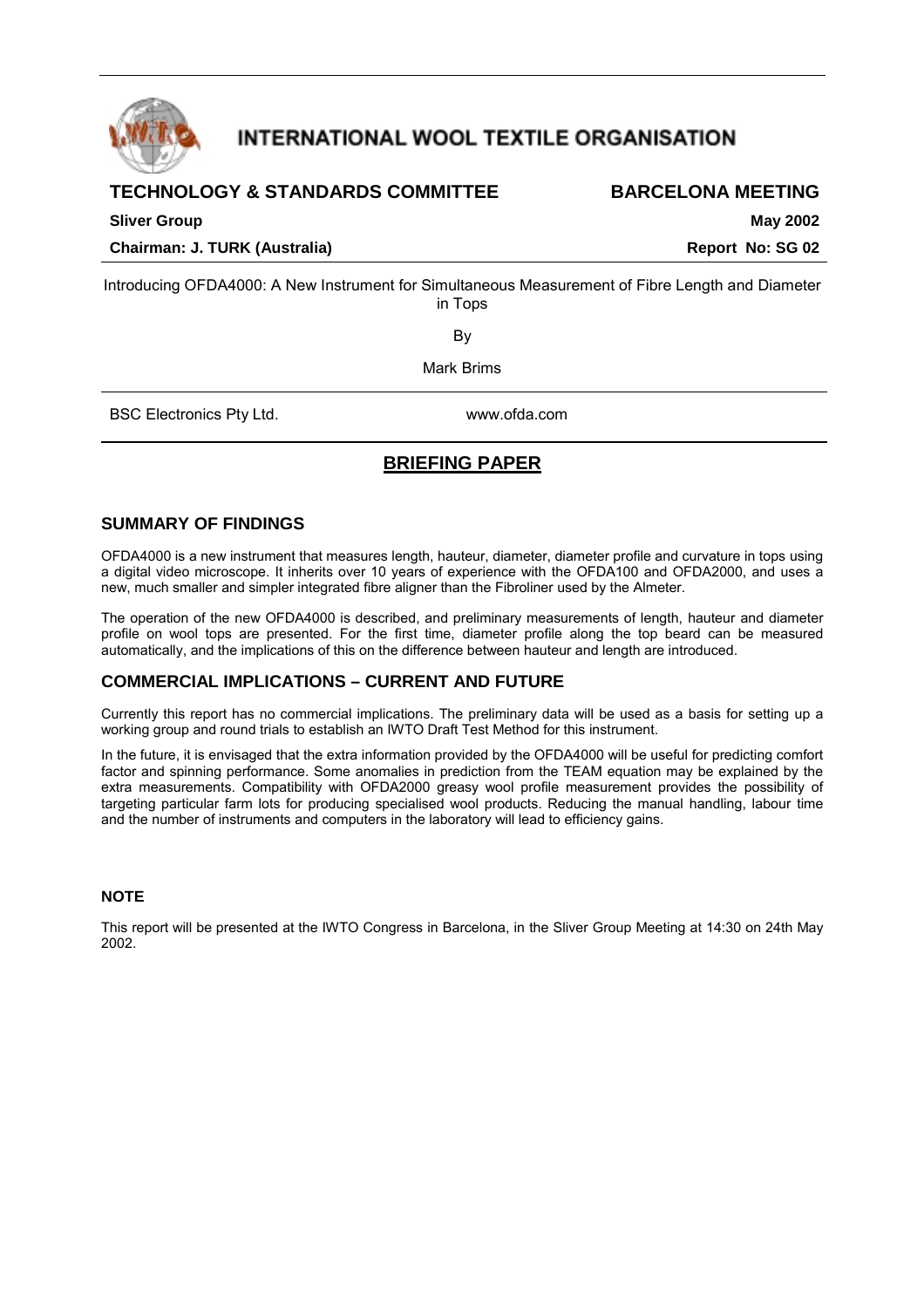

# **INTERNATIONAL WOOL TEXTILE ORGANISATION**

# **TECHNOLOGY & STANDARDS COMMITTEE [BARCELONA](#page-0-0) MEETING**

**[Sliver Group](#page-0-0) [May 2002](#page-0-0)** 

 $\overline{a}$ 

**Chairman: [J. TURK](#page-0-0) ([Australia\) Report](#page-0-0) No: [SG 02](#page-0-0)**

[Introducing OFDA4000: A New Instrument for Simultaneous Measurement of Fibre Length and Diameter](#page-0-0) [in Tops](#page-0-0)

By

[Mark Brims](#page-0-0)

BSC Electronics Pty Ltd. Www.ofda.com

# **SUMMARY**

The OFDA4000 is a new instrument developed to provide simultaneous measurement of fibre length, hauteur, diameter, diameter profile and curvature from tops. A digital video microscope measures all these parameters. OFDA4000 represents the first fully automatic measurement of fibre length (as distinct from hauteur) and is combined with the proven diameter measurement of the OFDA100 and diameter profile measurement of the OFDA2000. Extra information regarding length and profile will be useful to help processors predict the fibre end comfort factor and spinning performance. Furthermore, the possibility exists for OFDA2000 on farm profile measurement to be tracked through to the resulting tops.

# **HISTORY**

The OFDA100 was developed in 1990 [1] to measure fibre diameter on 2mm long snippets of wool scattered on a 70mm\*70mm glass slides. The ability to measure fibre curvature [2] and medullation [3] was added later, and the OFDA100 received two IWTO test methods, IWTO-47[4] and IWTO-57[5]. The ability to reliably and quickly measure all these parameters by digital video proved popular and the instrument became a worldwide market leader, with over 165 instruments in use.

It was realised that the ability to quickly measure diameter on-farm would be useful for woolgrowers to improve their flocks, and so the OFDA2000 was developed in 1999[6]. The OFDA2000 used identical image processing algorithms to the OFDA100, but this software was migrated from 16 bit dos code to 32 bit Windows code, and the hardware moved from the ISA bus to the much faster PCI bus. This resulted in a speed increase of over 20 times, but the speed was then limited by the video camera at 50 images per second.

The OFDA2000 is a portable instrument, and is the first instrument to measure greasy wool diameter. It also added the capability to measure diameter profile along the staple. Along staple profile is an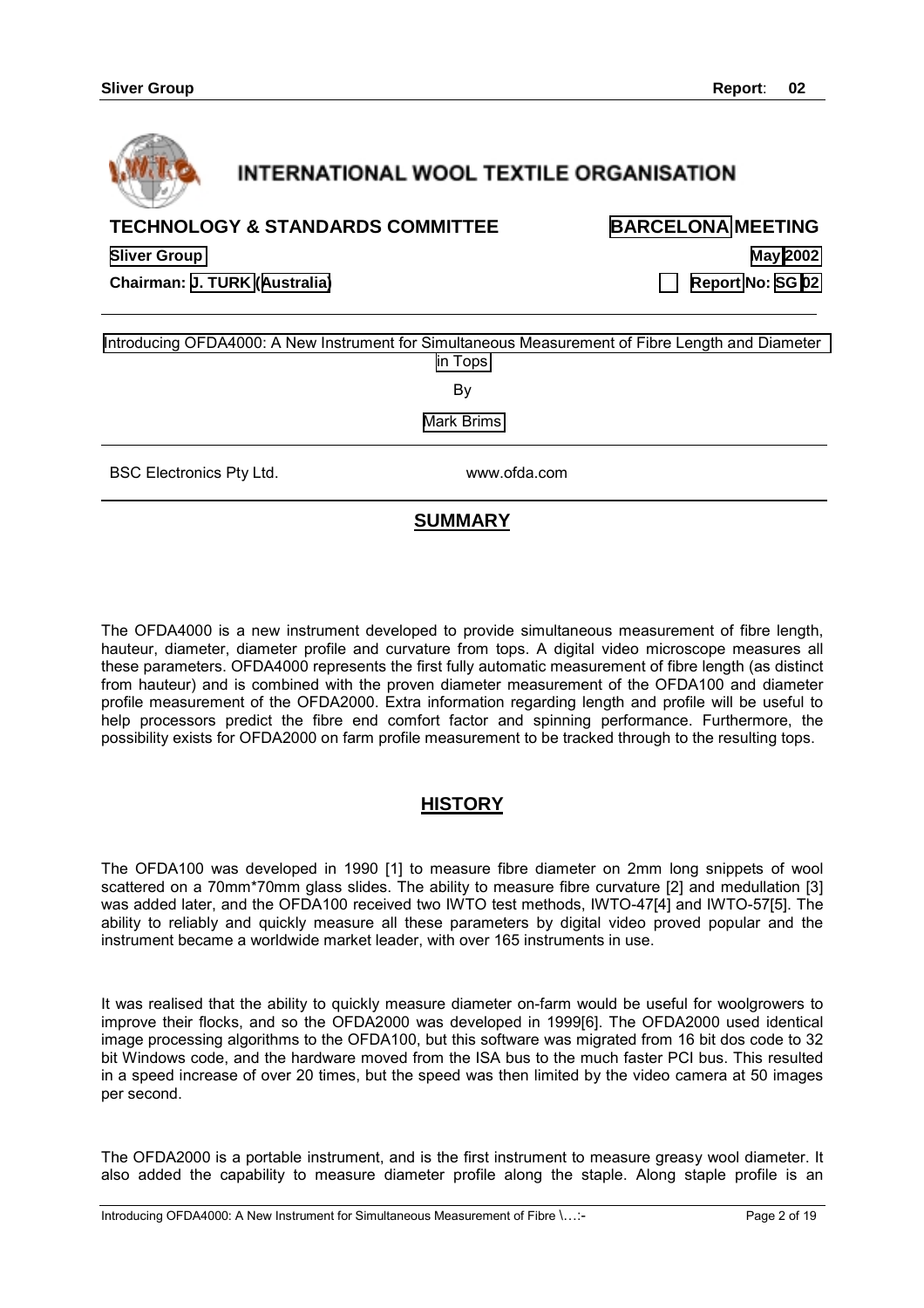important measure of the history of the sheep since the last shearing and is related to wool strength and comfort factor (for a list of over 15 papers on OFDA2000 profile work see [7]). Profile is being accepted as a useful tool by leading growers. Extreme profiles have been found along a single year wool growth with a range from 17um to 30um. Since weight is proportional to the square of diameter, the weight per cm at one end of the fibre is 3 times that at the other end. The OFDA2000 has proven successful in the marketplace with over 85 in use. Processing-prediction tools are being developed to allow prediction of hauteur at the sale-lot level from the OFDA2000 profiles[8].

In 2000, it was realised that the OFDA2000 technology could be applied to tops to measure length and diameter, providing a suitable beard preparation device could be constructed. A prototype beard preparation fibre aligner was built and attached to a standard OFDA2000 arm and the instrument was named OFDA4000. The first in-house testing of the prototype took place at the end of 2001, and the results were very encouraging. Currently, three improved beta prototypes are being constructed with anticipated completion by June 2002.

# **Why Develop OFDA4000?**

The primary reason for developing OFDA4000 was to combine the measurement of diameter and length into one instrument. Customer concern about the reliability, maintenance cost and continued supply of the existing measurement technology was also a major factor. When the prototype was developed, it was realised that there were many advantages over the existing technologies of length and diameter measurement.

These include:

- 1. Measure length, diameter and curvature precisely by digital video.
- 2. New measurements of diameter profile and beard end comfort factor
- 3. Operator involvement 1 minute to do a full measurement of all parameters
- 4. No manual handling of beards
- 5. No snippet handling required as in OFDA100 or Laserscan
- 6. Data held in one file on one computer, no extra programs required to combine data
- 7. Size and weight less than 1/3 of OFDA100/Almeter/Fibroliner combination.
- 8. Windows based graphical interface, internet connection, and remote control via phone for support.
- 9. Designed to allow robotic loading of tops
- 10. Possible platform for addition of extra measurements, such as neps, VM, dark fibre, strength, medullation.

# **Wool Fibre Length and Hauteur**

The history of wool fibre length measurement is beyond the scope this paper. Wool fibre length is not an exactly defined term, since it can vary from the relaxed length to the fully stretched length. Attempts to manually measure the fully stretched length can be hampered by the tendency of fine fibres to break. One instrument that measures individual fibre length in a stretched state under a nominally standardised tension is the WIRA single fibre length machine (IWTO DTM5). This instrument is impractical for all but research work on fibres recovered from yarns or fabrics. The WIRA fibre diagram (IWTO-16) is a semiautomated instrument that also measures fibre length distribution after the fibres have been prepared in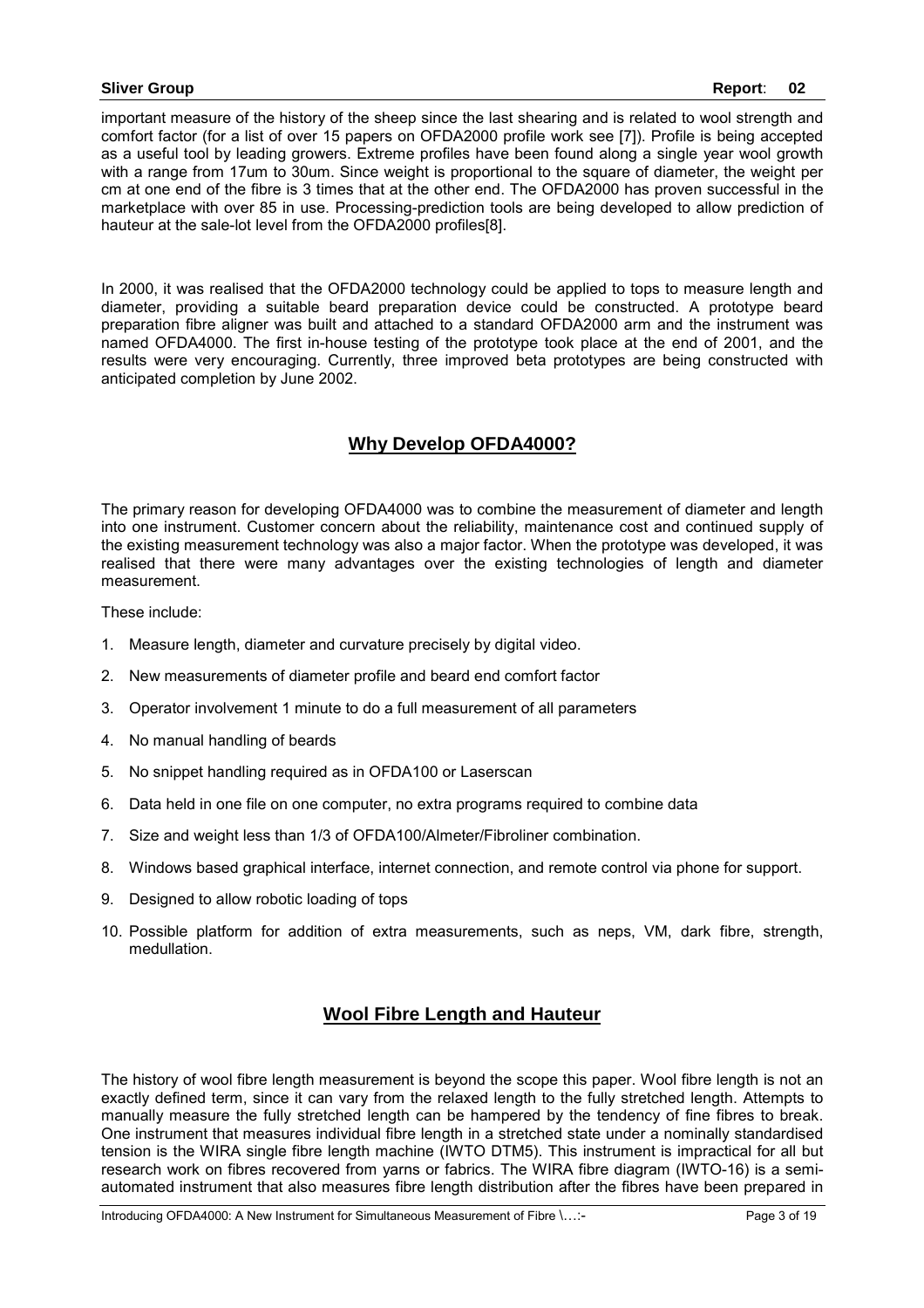a semi-tensioned state. However, the most common instrument now used for fibre length distribution measurement is the Almeter (IWTO-17).

Developed in the 1960s and 1970s, the Almeter uses a machine called a Fibroliner to prepare beards of end aligned fibres which are then carefully laid between plastic sheets to be inserted into the Almeter. These beards contain fibres in a semi-relaxed state, which is simply defined by the output of the Fibroliner and inserted immediately into the Almeter. This semi-relaxed state is influenced by the history of the top and probably the fibre curvature.

The Almeter scans the beard with a capacitance sensor to measure the quantity of wool at each point along the beard. This measurement is proportional to the number of fibres multiplied by the cross sectional area of each fibre at that point. This cross section biased length is called Hauteur[11][12]. If the diameter of the fibres does not alter along the beard, then the Hauteur will be the same as fibre length. The Almeter does not measure fibre length.

A change in fibre diameter profile along the beard will cause the Hauteur to be different from the fibre length. Since this is based on the cross sectional area, the difference is proportional to the square of diameter. For example, if the diameter has a 5% increase from 20um to 21um along the beard, the increase in the cross sectional area will be  $(21/20)^2$  or 10.2%.

The OFDA4000 measures length by counting the number of fibres across the beard at 5mm steps. It is recognised that this length may be known as "OFDA4000 length", but for readability, the term length or OFDA4 length will be used throughout the rest of this paper. The hauteur is calculated from multiplying this length by the square of the diameter profile, and the barbe is calculated from the length distribution in a similar way to the Almeter, although the Almeter barbe will be different since it is based on hauteur and not length. The OFDA4000 provides the length based barbe and the hauteur based barbe to compare with Almeter barbe.

Summarizing the length values from OFDA4000:

- Length: the length of each fibre in the beard at 5mm resolution
- Hauteur: the cross section biased length obtained by multiplying length by the square of the diameter at each 5mm measurement scan
- Barbe: the weight biased distribution, which is the percentage of fibres by weight that exceeds each length
- Almeter barbe: the weight biased distribution, which is the percentage of fibres by weight that exceeds each hauteur length

It is well known that top beards can have a diameter profile, and a draft test method currently before IWTO [13] for measuring the diameter at the end of the beard is testament to this. There are 3 ways that a beard can have a diameter profile:

- 1. Wool used to blend for the top has a profile, such as wool sourced at the same time of year from sheep running in conditions of seasonal feed variation.
- 2. Fibres are selectively broken during the top making process, for example: if the fine fibres break then the diameter will increase along the beard.
- 3. Wool is blended from different sources, for example: short fine wool blended with broader longer wool would create an increasing diameter profile along the beard.

Introducing OFDA4000: A New Instrument for Simultaneous Measurement of Fibre \…:- Page 4 of 19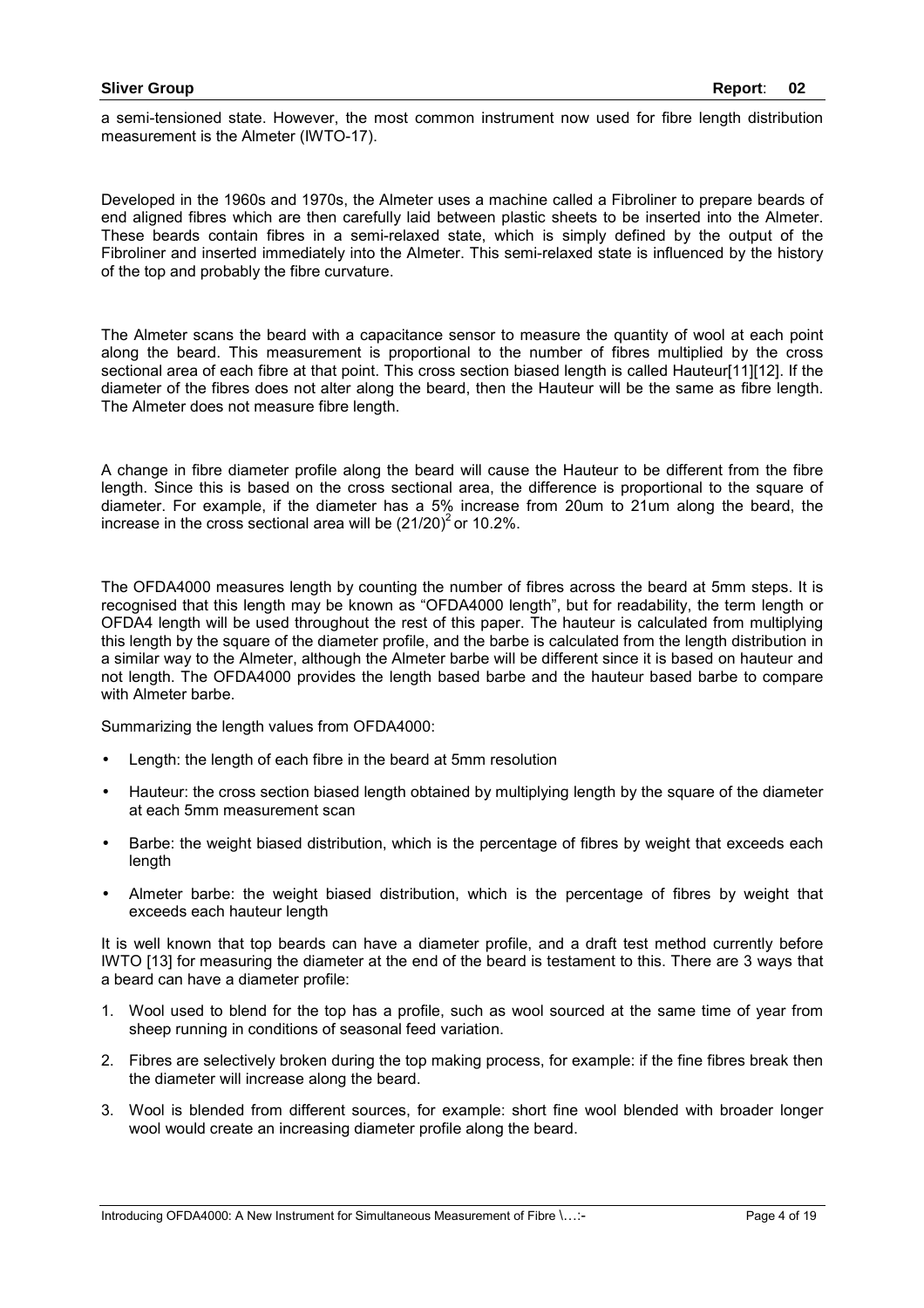# **OFDA4000 Hardware**

Figure 1: OFDA4000 CAD Isometric View



Figure 2: OFDA4000 CAD Side View



The OFDA4000 hardware consists of an input feeding shute (1), a moving needle bed to align and hold the fibres (2), a beard guide (3), a transverse video microscope arm (4) and a moving gripper (5). The full length of the prototype is 1.05m.

The needle bed is different to that used in the Fibroliner in that the needles are introduced row by row into the top, rather than pushing the entire top into the bed. The combination of a needle bed that can be fed in steps from 0.1mm to 30mm with a gripper that can be positioned in a range of 30mm from the end of the needle bed with 0.1mm accuracy allows a very wide control over fibre density. Beards of density from less than 100 fibres to the full number of fibres across the top can be extracted. The full top can be fed through the needle bed without any combing action at all by extracting it at the same speed as the needle bed is feeding it, and this is used to clear out the needle bed after a measurement.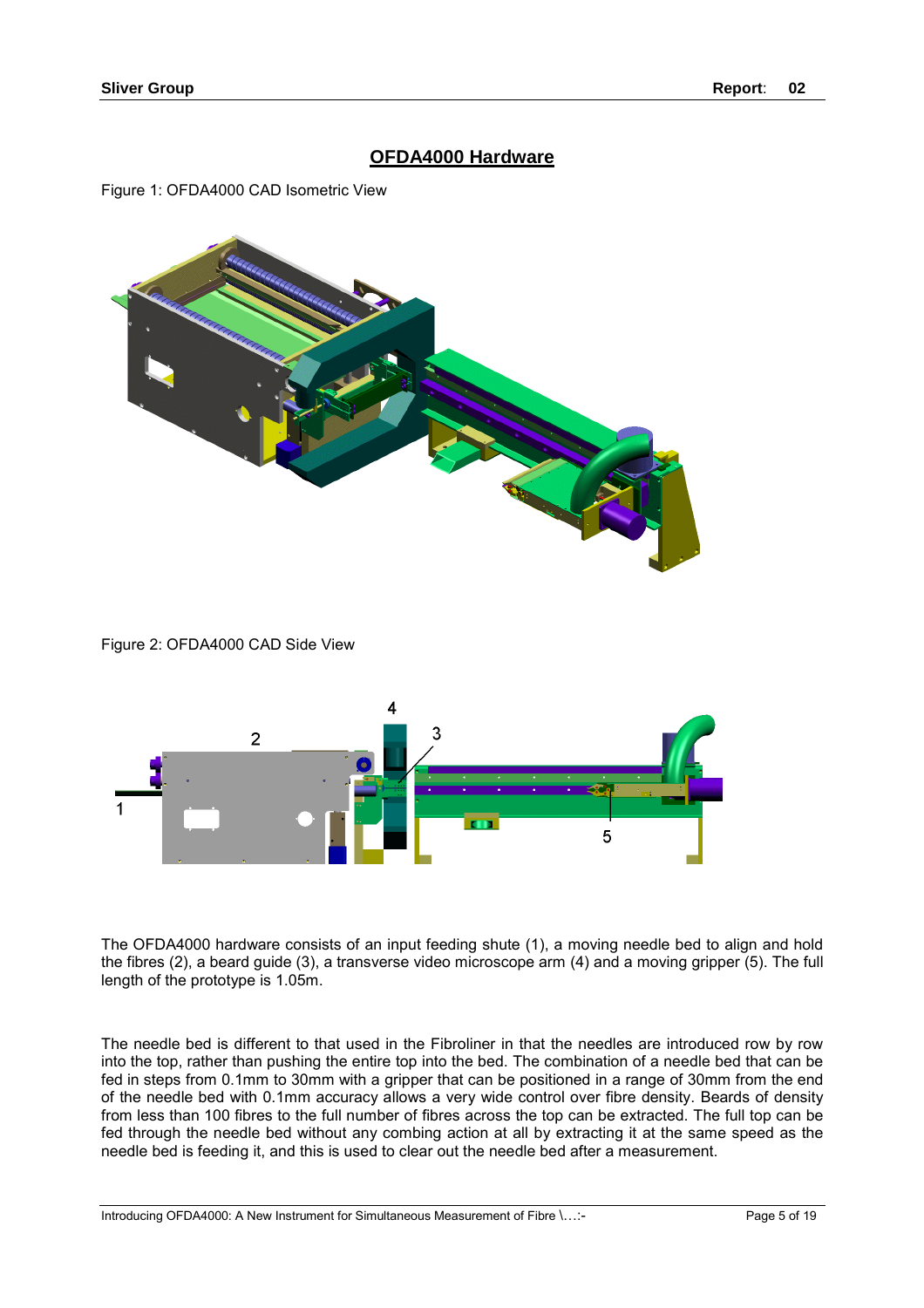Reliability and ease of maintenance were identified as major customer concern, and hence the design allows single needle row to be replaced in less than 20 seconds.

The drawn fibre beard is held in the microscope focal plane by the beard guide, which is set to a gap size of 0.2mm to prevent holding the fibres so tightly that they break, and to allow neps to pass through. The state of the fibres when their length is measured is semi stretched. At the point that the end of the fibre passes through the guide and stops being counted, the fibre will have shrunk slightly from the almost fully stretched state it was in as it left the beard.

The first scan across the beard is not at the start of the beard (0mm) since this is held in the gripper. The position of the first scan to the end of the beard is set by the width of the fibre guide, the distance from the guide to the tip of the gripper and the length of fibres inside the gripper. In theory, the end of the beard will never be perfectly aligned, but will at best be aligned in a range equal to the needle bed protrusion step size. This size can be varied to achieve the correct beard density, and is typically 1.5mm. Hence at best the fibres are aligned to +/- 0.75mm of the "true" end of the beard, where the true end of the beard is defined as the mid pint of the feed step. The computer automatically adds this length since it has determined the step size. With the current prototype, the first measurement takes place 6.8mm from the end of the beard. The next prototype is being constructed to reduce the position of this first measurement to less than 5mm from the beard end.

### Sequence of Operation

- 1. A top is fed into the input shute and the sample identification is entered on the computer.
- 2. The needle bed begins moving and pulls the top in
- 3. A sensor detects when the beginning of the top has reached the extraction point at the exit end of the needle bed.
- 4. The fibre gripper moves to the extraction point with its jaws open and closes onto the protruding fibres.
- 5. The gripper pulls back to the vacuum point and removes a predraw beard, which is then vacuumed away. The needle bed feeds forward to present another set of fibre ends.
- 6. The predraw actions repeat until the set predraw length has been reached.
- 7. The measurement beard is extracted and the gripper moves back to the first beard measurement point. The beard is now lightly clamped in the beard guide to hold the fibres in the focal plane of the microscope.
- 8. The microscope arm traverses across the beard and captures video images every 1.2mm across the beard.
- 9. The gripper pulls the beard a further 5mm and the microscope arm traverses again.
- 10. Steps 8 to 9 are repeated until the number of fibres seen by the computer falls below a threshold indicating the end of the beard has been reached.
- 11. If the number of fibres counted in the first scan of the beard has not reached the preset minimum number of fibres, the needle bed now feeds another set of fibre ends, and steps 7 to 10 are repeated.
- 12. When the preset fibre count has been reached, the results of each beard measurement are summed and the final results are calculated.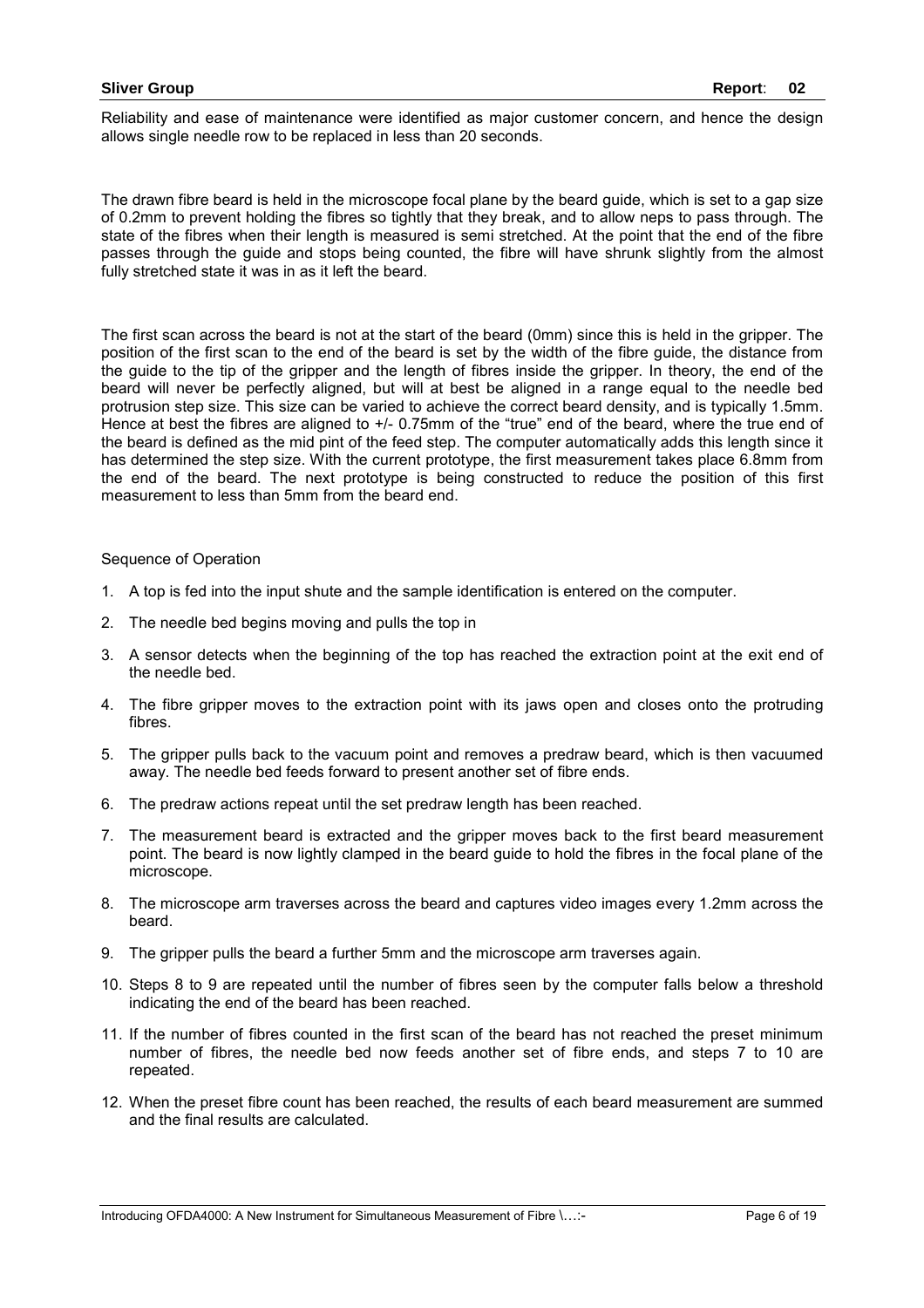# **OFDA4000 Software**

The diameter measurement software is identical to that used in the OFDA100 except that the OFDA2000 and OFDA4000 have a 32-bit version and the maximum fibre count is extended to 300,000. The code also shares the same curvature and blob measurement algorithms as the OFDA100 and OFDA2000, and shares the same diameter profile measurement code with the OFDA2000.

To measure length, the software counts the number of fibres in each image and sums the number of fibres across each scan. The average density of fibres across each scan is also measured and used to set the correct measurement density by adjusting the needle bed feed step. This reduces operator influence and possible biases due to beard density caused by different top sizes.

A minimum number of fibres is set and measurement draws are completed until this number is reached. Currently, this is set at 4000 fibres, and the instrument takes about 5 draws at 800 fibres per draw to reach this. At this limit, the expected 95% CL for a typical top of 70mm length and 50% CVL would be

SD= 70\*0.5= 35mm

95% CL= 1.96\* SD/ sqrt(4000)

 $= 1.08$ mm

The number of fibres at each 5mm step along the beard is interpolated from the actual scan positions since the first scan is not 0mm, but at typically 6.8mm. The diameter profile at 0 mm and 5mm is set equal to the first diameter scan to simplify the analysis. The cumulative percentage of fibres at 0 and 5mm is set to 100% and the value at 10mm, 15mm etc is interpolated from the scan count above and below each point.

The hauteur distribution is calculated by multiplying the number of fibres remaining at each length by the square of the diameter at that length, which creates the cross section biased length.

At 4000 fibres measured for length, each fibre is measured many times for diameter, and the typical number of fibre measurements points for diameter is 40,000.

The parameters measured by OFDA4000 are:

- 1. Diameter: mean, standard deviation, comfort factor, histogram.
- 2. Length, hauteur, barbe, hauteur-biased barbe: mean, coefficient of variation, histogram of distribution, short fibre content of each.
- 3. Diameter profile along beard: graph of diameter along, standard deviation along
- 4. Fibre end comfort factor: measured at aligned end of beard, currently 6.8mm from end but expect to reduce to less than 5mm with next model.
- 5. Curvature: mean, standard deviation, histogram
- 6. Blob factor: same parameters as OFDA100[2]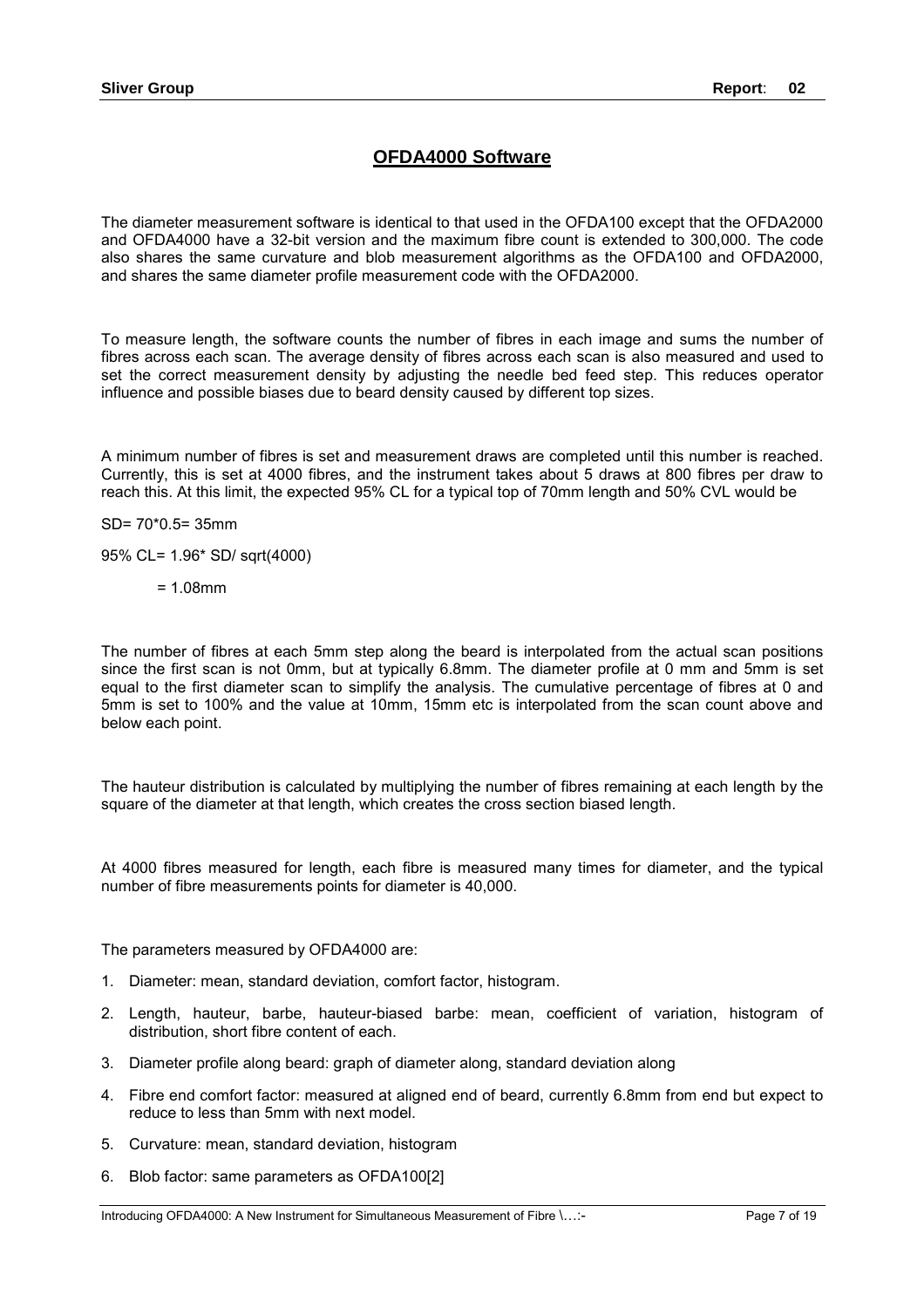7. Number of fibres in top: calculated from the length distribution

The instrument has been designed to allow for extra hardware to be added to allow measurement of medullation, dark fibre content, neps, vegetable matter and strength. The inclusion of any of these modules is not guaranteed, and industry feedback is welcome as to which of these should be investigated first.

## **Experimental Results**

A series of preliminary experiments was carried out as a guide to base the next phase of research. Most of the tops used in these experiments were not stored in the twisted form required to preserve the length for Almeter measurement, and it was not the aim to compare results with the Almeter in an absolute form, but as a relative indicator to the sort of differences that may be encountered in comparing length with hauteur.

### **REPEATABILITY**

To test the repeatability, 10 measurements were done with the fibre limit set to a minimum of 4000. The estimated SD between measurements is calculated by

Estimated SD between samples SD Mean L =  $(SDL)/\sqrt{4000}$ 

Where SDL= meanL \* CVL/100

Numbers in brackets are the measured SD of the parameter.

Table1 : Length and Hauteur Repeatability

|                | Lot <sub>58</sub> | Lot $81$  | WA 6.6    | WA 6.9    | WA 6.43   |
|----------------|-------------------|-----------|-----------|-----------|-----------|
| OFDA4 Mean L   | 71.8(0.8)         | 70.6(1.1) | 65.2(.6)  | 58.4(1.2) | 80.5(1.2) |
| Est. SD Mean L | 0.51              | 0.48      | 0.50      | 0.43      | 0.62      |
| OFDA4 CVL      | 44.8(0.8)         | 43.2(1.2) | 49.0(1.2) | 46.3(1.1) | 48.7(1.0) |
| OFDA4 H        | 79.2(0.6)         | 76.1(1.4) | 64.3(1.0) | 56.0(1.3) | 84.6(1.6) |
| Est. SD Mean H | 0.42              | 0.41      | 0.58      | 0.48      | 0.66      |

The measured SD between measurements was higher than the estimated SD. This may be due to length variability in the top. Converting the SD to CV as used in the Almeter test method [12], the average OFDA4 CV mean L is 1.42% and the average OFDA4 CV mean H is 1.68%. The Almeter test method gives the within laboratory variation CV (CV0 automatic grip) between measurements of hauteur mean at 1.80%.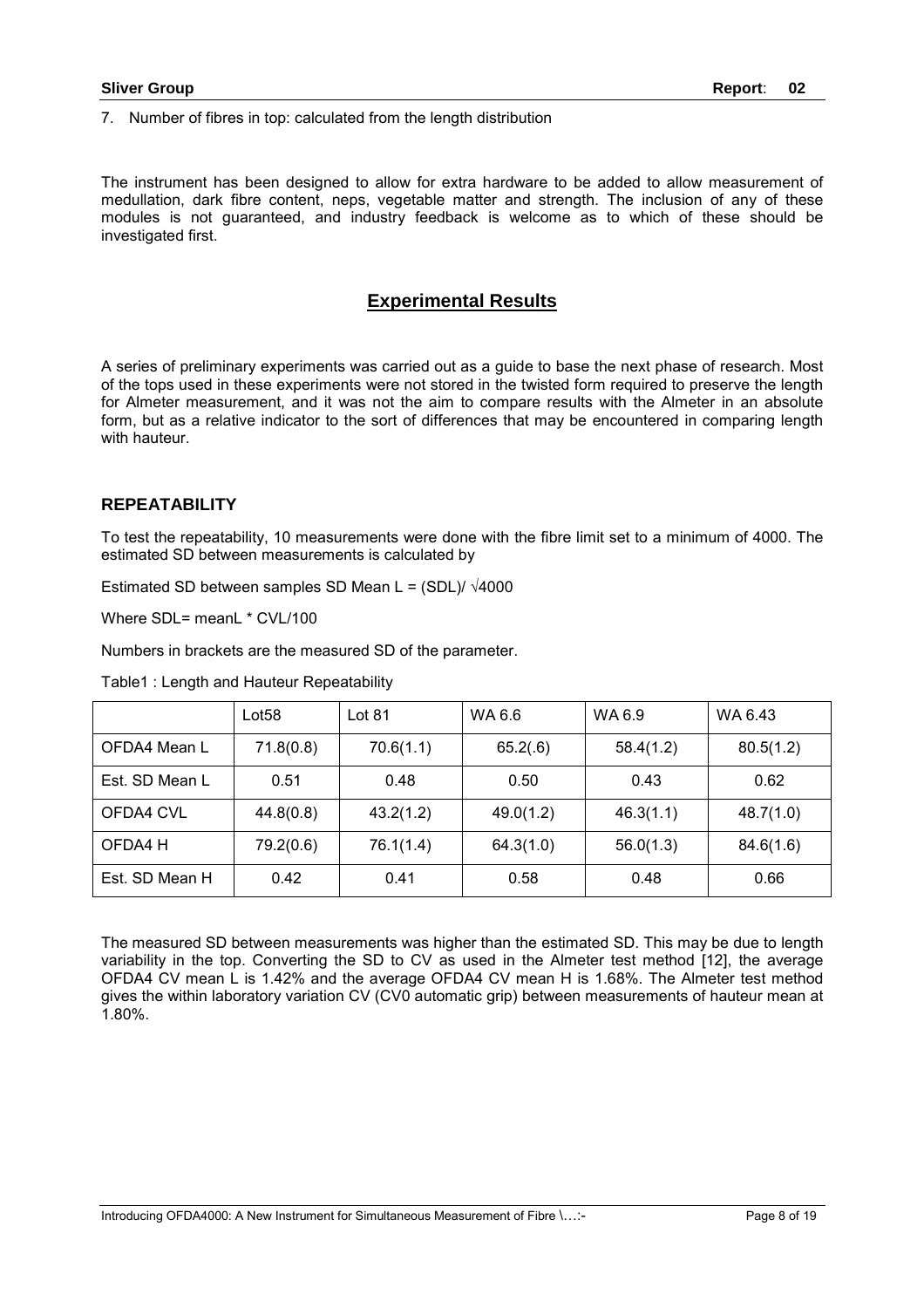## **PROFILE REPEATABILITY**

Top WA6.43 measured 10 times at minimum 4000 fibres per measurement. The profile is less repeatable near the end of the beard due to the reduction in fibre count.



Figure 3: Diameter Profile, 10 Runs on top WA6.43

## **MEAN DIAMETER REPEATABILITY**

Each top was measured 10 times, at a separation of 30mm along the top. The minimum number of fibres was set at 4000, which gave a typical number of diameter measurements in the range of 30,000 to 40,000 (each fibre is measured many times along its length). The average SD between mean diameter measurement was 0.058um, which gives a 95% confidence limit of 0.12um for a single measurement. The 95% confidence limit for 20um sliver by snippets on OFDA100 is 0.30um[4], although this includes between laboratory variance.

The 95% confidence limit for measuring the standard deviation was 0.07um. Table 2 shows the results for each top (standard deviation of the value in brackets)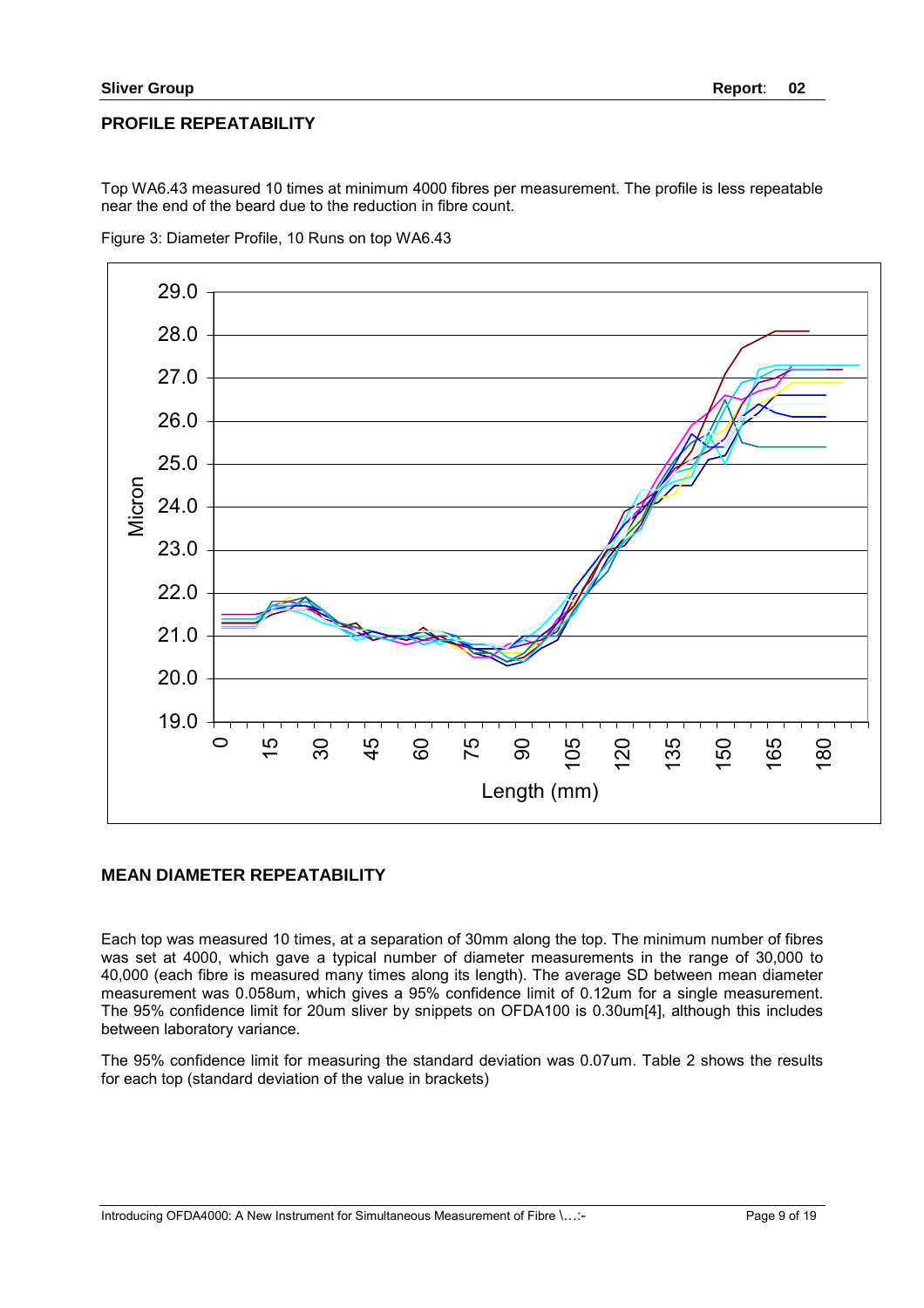Table 2: Diameter Repeatability

|              |            | В          |            | ◡          |            |
|--------------|------------|------------|------------|------------|------------|
| OFDA4 Mean D | 20.6(0.04) | 20.7(0.04) | 18.3(0.06) | 15.9(0.07) | 21.5(0.08) |
| OFDA4 SD D   | 4.5(0.04)  | 4.4(0.03)  | 4.7(0.04)  | 3.5(0.03)  | 5.5(0.04)  |

## **LENGTH DIFFERENCE BY BEARD DIRECTION**

It is well known with Almeter measurement that a different hauteur is obtained if the beard is extracted from the top in the same direction as it was combed when compared to extracting in the opposite direction. This is believed to be due to the formation of small hooks in some fibres, which are straightened out when the beard is extracted in one direction, but remain when the beard is extracted in the other direction.

To test the effect of direction on length and hauteur measured by OFDA4000, several tops were measured 10 times each in two directions a and b. No attempt was made to ensure that the a direction is always aligned with the top combing direction.

| Sample              | OFDA4<br>Mean D | Almeter H* | Almeter<br>CVH <sup>*</sup> | OFDA4 H | OFDA4<br><b>CVH</b> | OFDA4L | OFDA4<br><b>CVL</b> |
|---------------------|-----------------|------------|-----------------------------|---------|---------------------|--------|---------------------|
| Lot <sub>58</sub> a | 21.5            | 79.5       | 35.6                        | 79.7    | 33.1                | 72.6   | 44.0                |
| b                   |                 |            |                             | 75.4    | 35.8                | 70.0   | 44.6                |
| Lot81 a             | 21.6            | 79.1       | 35.5                        | 76.1    | 34.2                | 70.6   | 43.2                |
| b                   |                 |            |                             | 75.7    | 33.9                | 70.7   | 42.4                |
| Wa6.9 a             | 20.5            | 58.1       | 55.1                        | 56.0    | 53.8                | 58.4   | 46.3                |
| b                   |                 |            |                             | 58.0    | 52.8                | 59.4   | 46.3                |
| Wa6.43 a            | 25.3            | 80.9       | 53.1                        | 84.7    | 49.6                | 80.5   | 48.7                |
| b                   |                 |            |                             | 78.8    | 52.2                | 78.8   | 49.3                |
| Wa6.6 a             | 19.5            | 63.3       | 59.3                        | 64.3    | 57.0                | 65.2   | 49.0                |
| $\sf b$             |                 |            |                             | 61.5    | 58.5                | 64.8   | 48.9                |
| Average             | 21.7            | 72.2       | 47.7                        | 71.0    | 46.1                | 69.1   | 46.3                |

Table 3: Length and Hauteur by Combing Direction

\* Almeter results were obtained up to 1 year earlier in a different laboratory and the tops were not stored in twisted form so these are presented for information only

On average the Almeter H was 1mm longer than the OFDA4000 H. This needs further quantification, but some differences will be due to the fact that the slivers had not been stored twisted before being measured on the OFDA4000. In practice it is expected that the OFDA4000 H would be slightly longer because the fibres are measured in a less relaxed state than in the Almeter. Almeter CVH was 1.6% higher than OFDA4 H .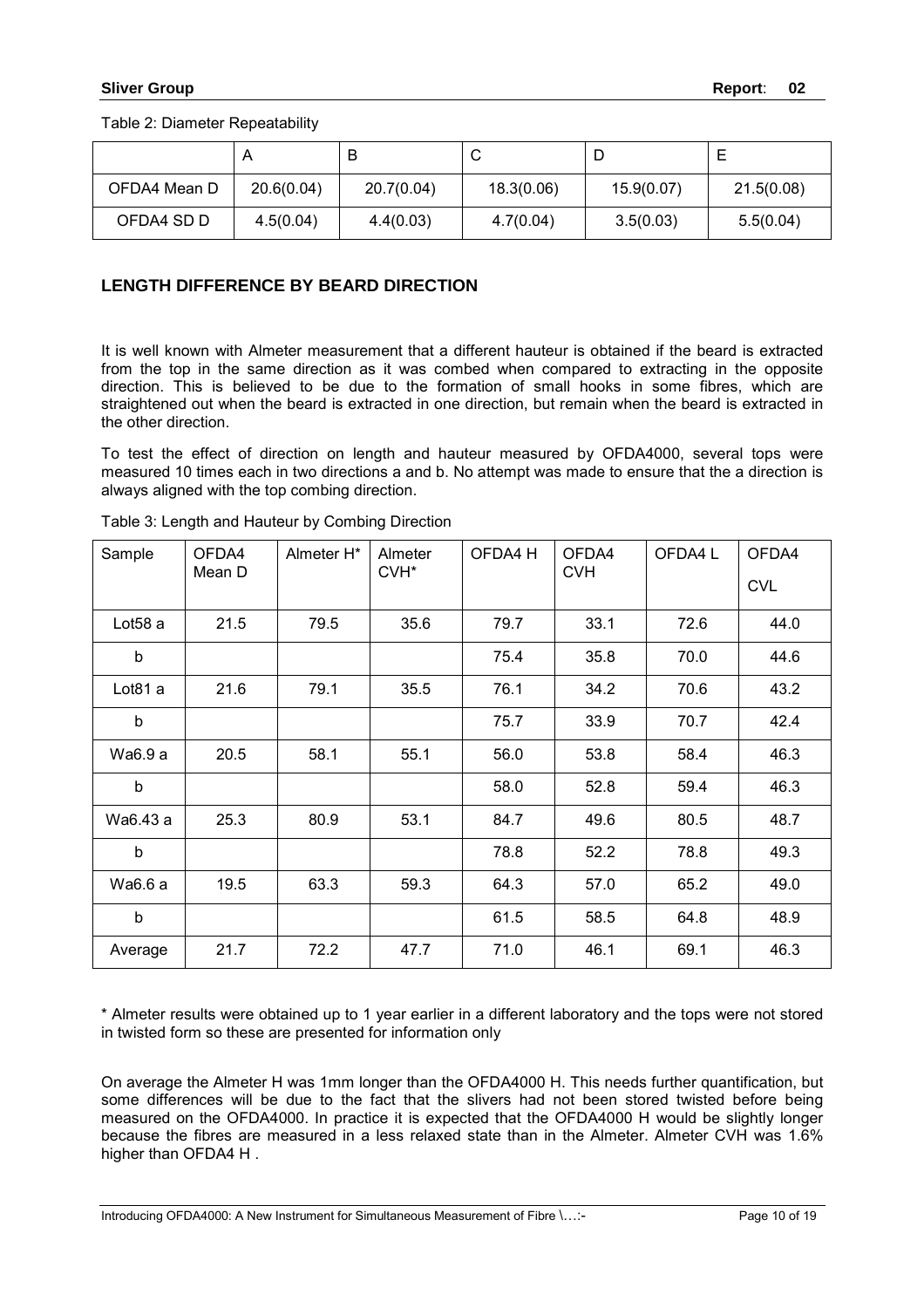The average difference between combing direction is 1.2mm for length and 3.1mm for hauteur and in every case, the difference in hauteur between directions is greater than the difference in length. This could only be caused by the diameter profile being different in each direction. The diameter profiles for WA6.43 which showed the biggest difference are shown here (average of 10 measurements in each direction), with 95% confidence limit error bars:



Figure 4: Diameter Profile for Top WA6.43 in Opposite Directions

For this top, the profiles appear quite different. A possible cause is that the fibres forming hooks have a different diameter and in one direction they appear as two short fibres and in the other direction they are combed to their full length. In the above case, if the hooks were fine fibres and intact in the a direction, and were straightened in the b direction then this would give the observed profiles.

It would appear on this limited data, that the hauteur measurement has an exaggerated dependence on the combing direction due to the different profile. This is an area that needs to be further investigated, but to be careful, the recommended top preparation for one measurement on the OFDA4000 is cut a 0.5m long length of top, peel it in half down the centre and reverse one half before inserting.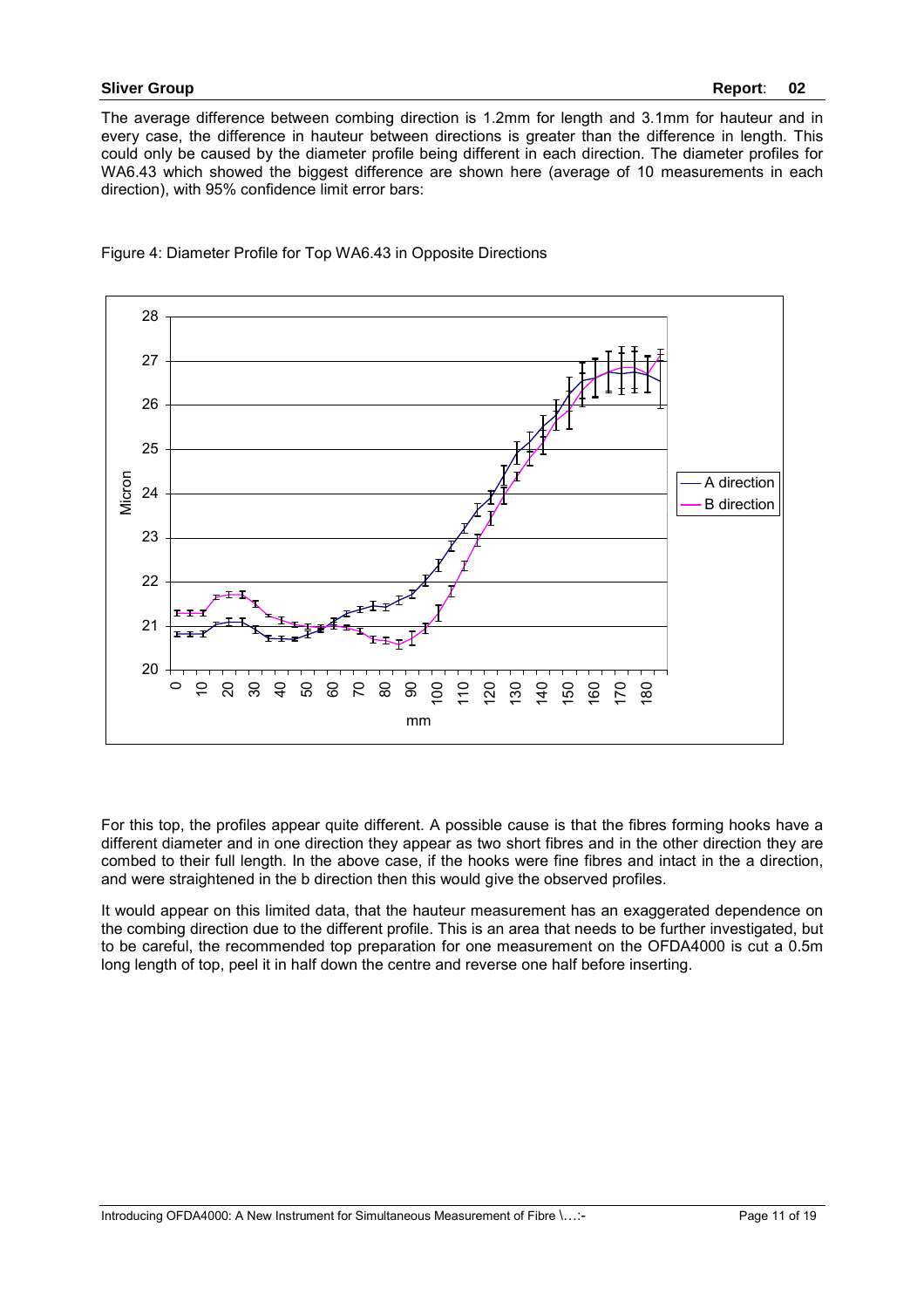# **DIAMETER CALIBRATION**

The 8 tops of the  $13<sup>th</sup>$  IH Calibration series were measured, this table shows the results of two measurements of each top at the one position on the top. A minimum of 4000 fibres was set, which typically resulted in over 40,000 diameter measurements for each measurement. Almeter hauteur was measured on different top segments at a different laboratory and top samples were not stored in twisted form: provided for general information only.

| Assigned<br>mean um<br>(PM) | OFDA4<br>Meas<br>Mean | Linear Fit<br>Mean | Diff    | Assigned<br>CVD % | OFDA4<br>Meas<br>CVD % | OFDA4<br>Length<br>mm | OFDA4<br>Hauteur<br>mm | OFDA4<br><b>CVH</b> | AI H | AL CVH |
|-----------------------------|-----------------------|--------------------|---------|-------------------|------------------------|-----------------------|------------------------|---------------------|------|--------|
| 16.66                       | 16.58                 | 16.73              | 0.07    | 19.98             | 20.48                  | 62.4                  | 65.1                   | 33.0                | 63.7 | 37.5   |
| 18.31                       | 18,23                 | 18.39              | 0.08    | 18.21             | 18.41                  | 70.7                  | 73.1                   | 33.2                | 70.0 | 38.0   |
| 20.38                       | 20.16                 | 20.34              | $-0.04$ | 22.05             | 22.26                  | 66.9                  | 67.6                   | 43.7                | 64.1 | 46.8   |
| 23.54                       | 23.34                 | 23.56              | 0.02    | 21.79             | 21.53                  | 75.3                  | 79.2                   | 41.0                | 77.4 | 44.9   |
| 26.43                       | 26.03                 | 26.27              | $-0.16$ | 21.16             | 20.98                  | 81.6                  | 82.4                   | 49.9                | 80.5 | 53.4   |
| 30.62                       | 30.32                 | 30.6               | $-0.02$ | 24.12             | 24.29                  | 93.3                  | 101.6                  | 31.3                | 96.6 | 39.1   |
| 34.69                       | 34.24                 | 34.56              | $-0.13$ | 25.32             | 25.21                  | 91.7                  | 100.6                  | 54.5                | 97.1 | 59.2   |
| 37.69                       | 37.53                 | 37.88              | 0.19    | 23.26             | 23.47                  | 92.0                  | 97.6                   | 50.1                | 90.8 | 56.6   |

All of the tops exhibited the typical profile of generally increasing diameter with length explaining why the hauteur is higher than the length. The profile of the top with the largest difference between hauteur and length, 34.69 is shown in Figure 5.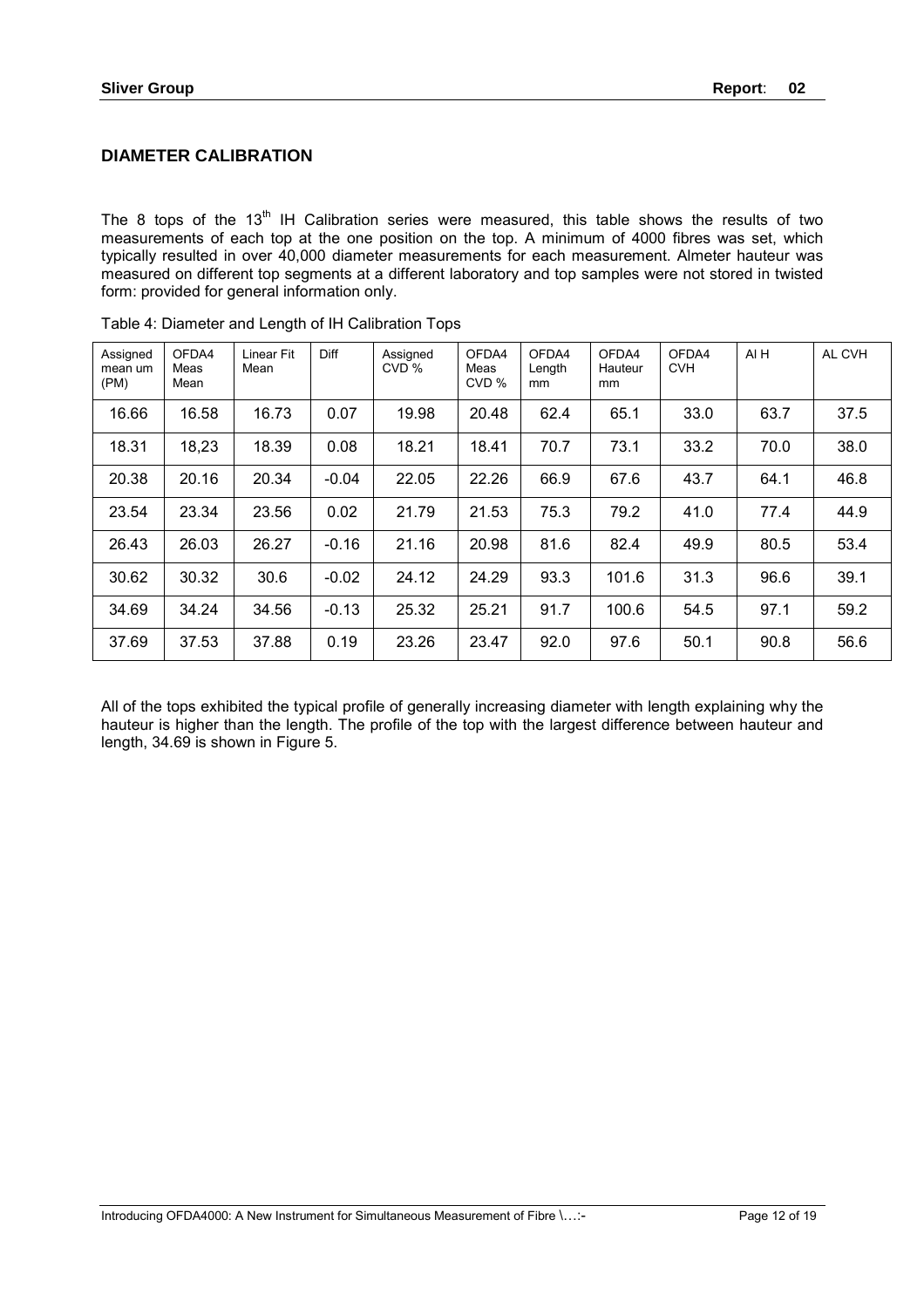Figure 5: Diameter Profile of 34.69 IH Calibration Top



Although the diameter profile appears very large at over 7um, the effect on hauteur calculation is less since few fibres are left in the length distribution at the broad end of the profile.

# **Comparison of Spring and Autumn Shorn Profiles**

AGWA provided 4 tops that had been prepared from wool that had been measured by greasy staples on the OFDA2000. Two of the tops had been prepared from sheep shorn in Spring, and two tops prepared from sheep shorn in Autumn. The OFDA2000 greasy measurements were done on the first prototype and the grease factor slope had not been properly determined at that stage, the shape of the profile remains valid but this work needs to be redone on the latest OFDA2000 software if the mean diameter is to be used.

The wool was processed at CSIRO Geelong, team results were provided by Peterson from AGWA. Team 2 equation was used, without mill factor.

|           | OFDA4<br>MeanD | <b>OFDA4L</b> | <b>OFDA4</b><br><b>CVL</b> | OFDA4 H OFDA4 | <b>CVH</b> | Team H | Team<br><b>CVH</b> | AI H | <b>AI CVH</b> |
|-----------|----------------|---------------|----------------------------|---------------|------------|--------|--------------------|------|---------------|
| lot58 top | 21.4           | 70.5          | 45.2                       | 77.2          | 34.5       | 71.0   | 44.0               | 79.5 | 35.6          |
| lot81 top | 21.3           | 70.6          | 41.4                       | 76.0          | 32.0       | 70.0   | 43.0               | 79.1 | 35.5          |

## **AUTUMN SHORN WOOL**

Table 5: Diameter, Length and Hauteur of Two Tops Made from Autumn Shorn Wool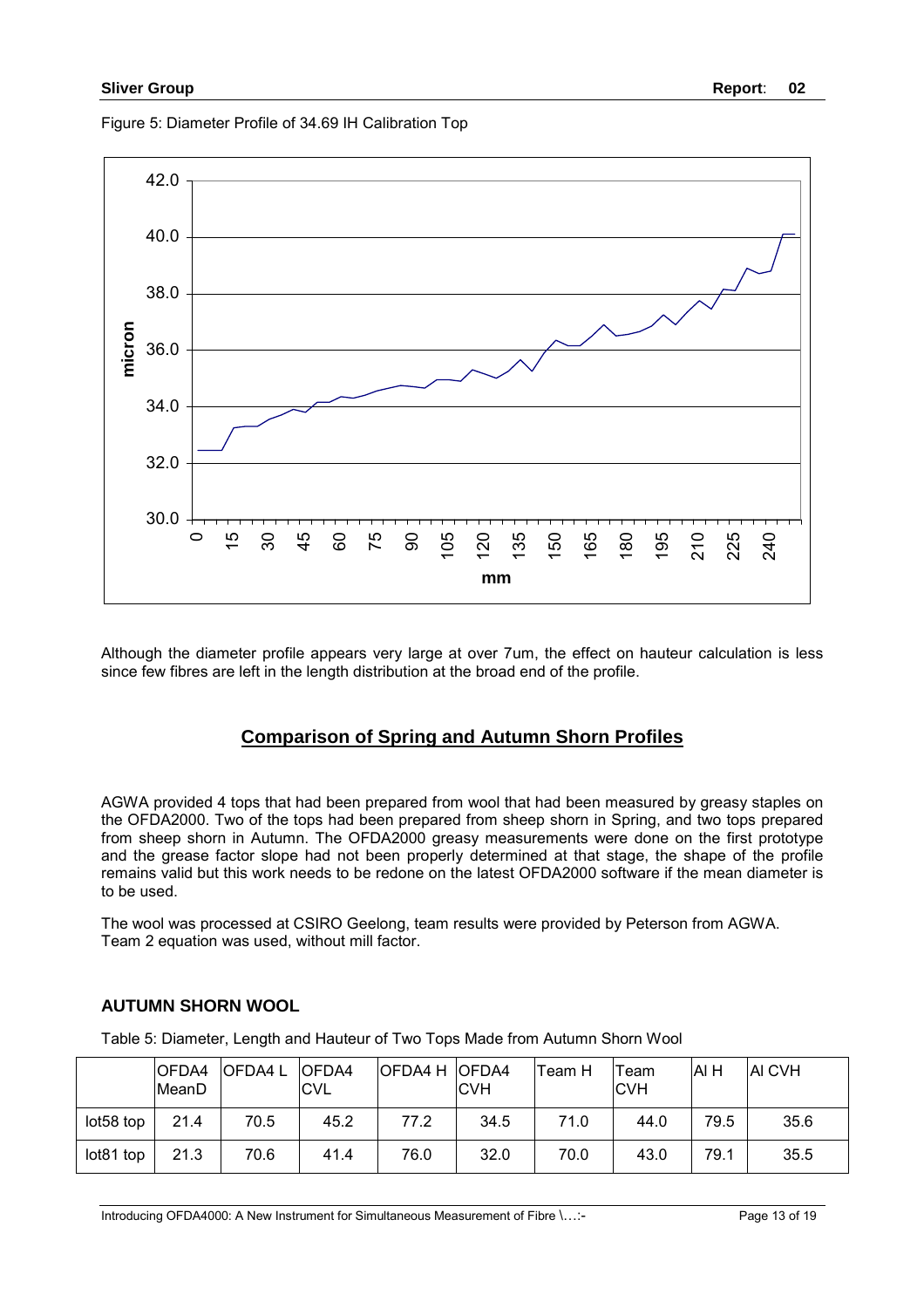These wool types show a higher short fibre content by length than by hauteur. The team prediction is closer to the length measurement than the hauteur.

Figure 6: Greasy Diameter Profile Lot58 Figure 7: Top Diameter Profile Lot58



Figure 8: Length and Hauteur of Lot58 Top

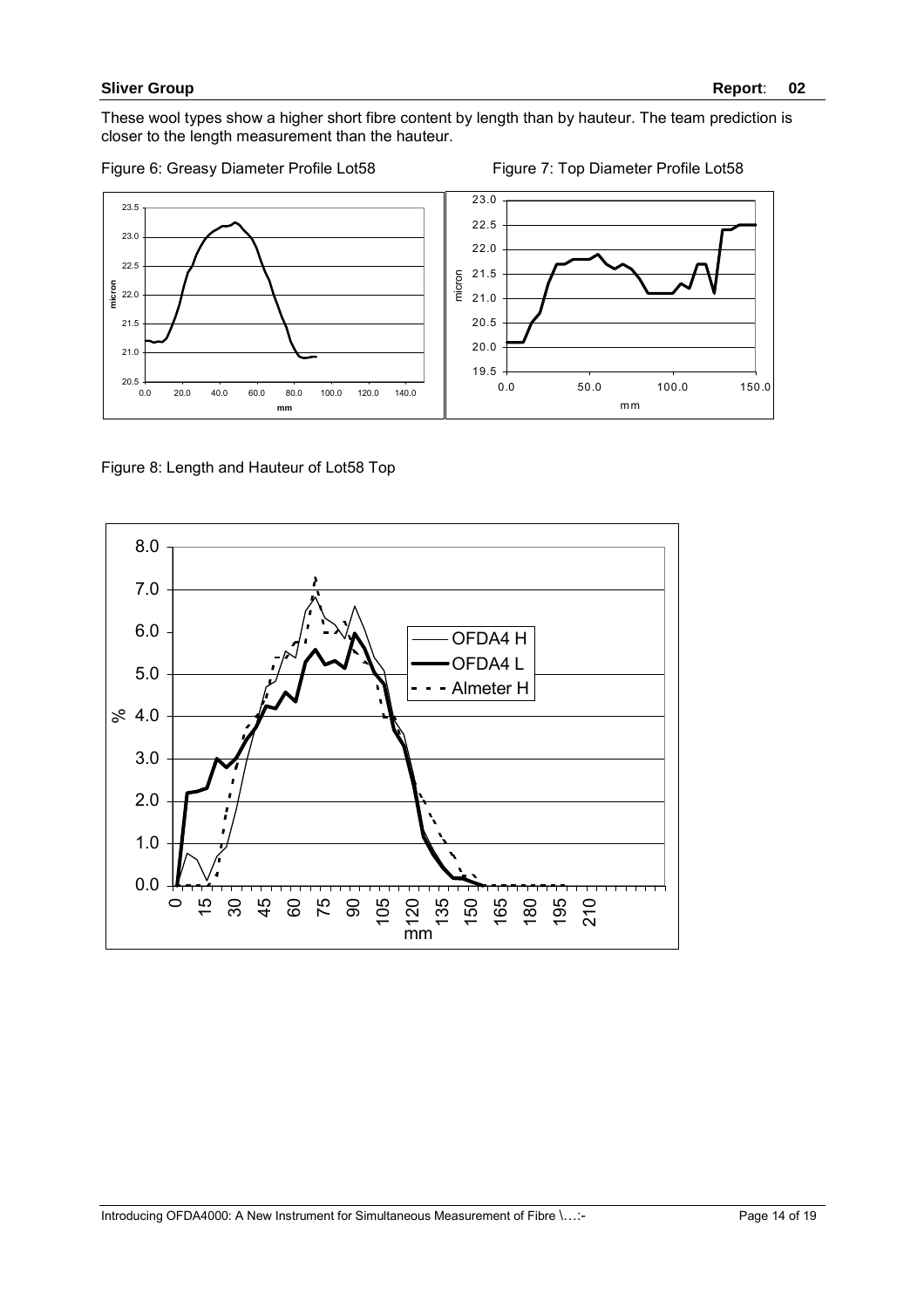### Figure 9: Greasy Diameter Profile Lot81 Figure 10: Top Diameter Profile Lot81

0.0 50.0 100.0 150.0 mm

18.0 18.5 19.0 19.5 20.0 20.5 21.0 21.5 22.0 22.5

micron



Figure 11: Length and Hauteur of Lot81 Top

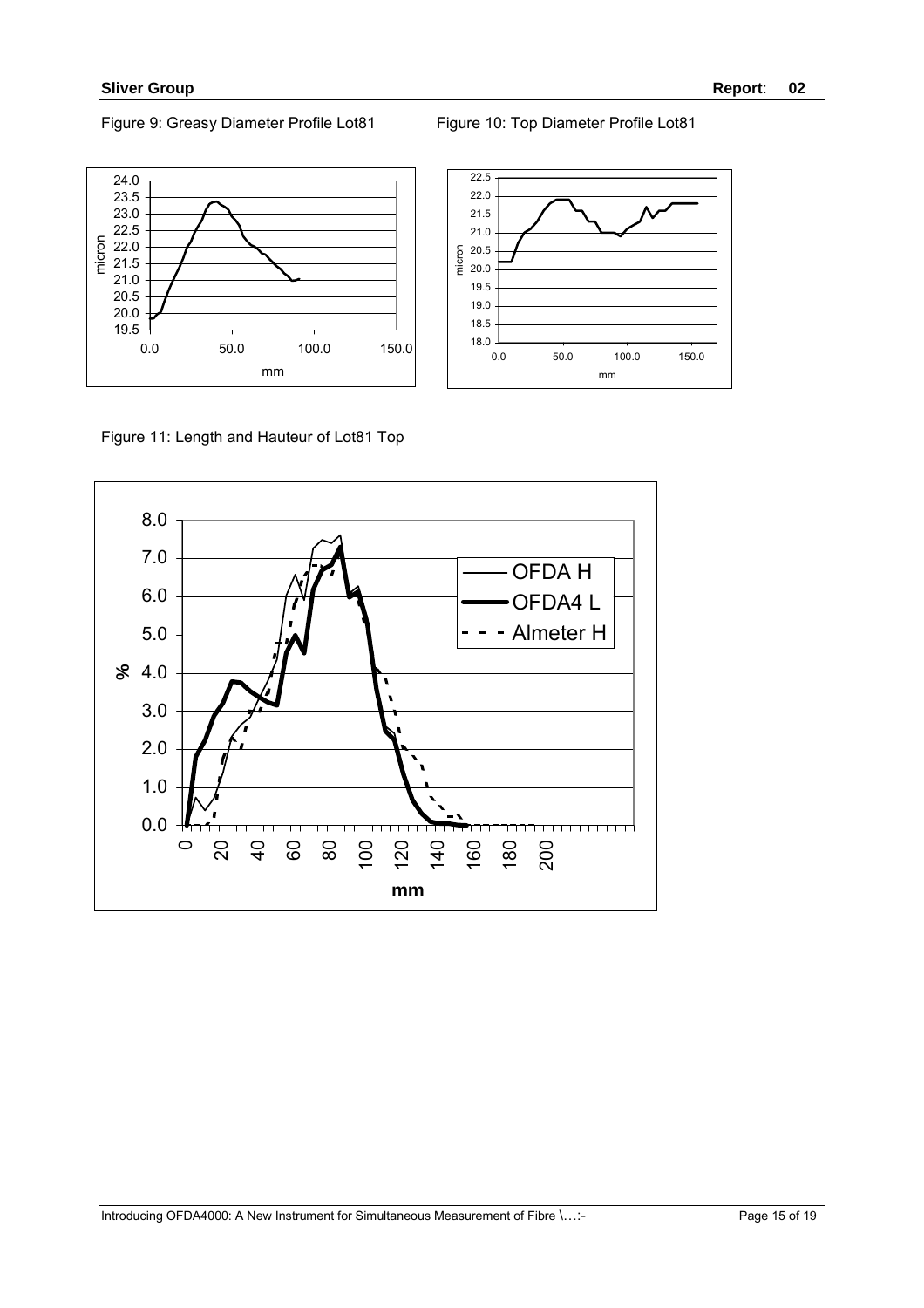# **SPRING SHORN WOOL**

|      | OFDA4<br>MeanD | OFDA4 L | <b>OFDA4</b><br><b>CVL</b> | <b>OFDA4 H</b> | <b>OFDA4</b><br><b>CVH</b> | lTeam H | Team<br><b>CVH</b> | AI H | <b>AI CVH</b> |
|------|----------------|---------|----------------------------|----------------|----------------------------|---------|--------------------|------|---------------|
| 9070 | 21.3           | 74.6    | 46.4                       | 73.9           | 50.6                       | 69      | 51                 | 73.6 | 50.3          |
| 9072 | 21.3           | 75.7    | 45.3                       | 73.4           | 51.8                       | 68      | 55                 | 71.6 | 53.6          |
| 43   | 21.6           | 75.1    | 45.0                       | 73.5           | 50.2                       | 68      | 54                 | 72.2 | 52.3          |

Table 6: Diameter, Length and Hauteur of Three Tops Made from Spring Shorn Wool





Figure 14: Length and Hauteur of 9072 Top

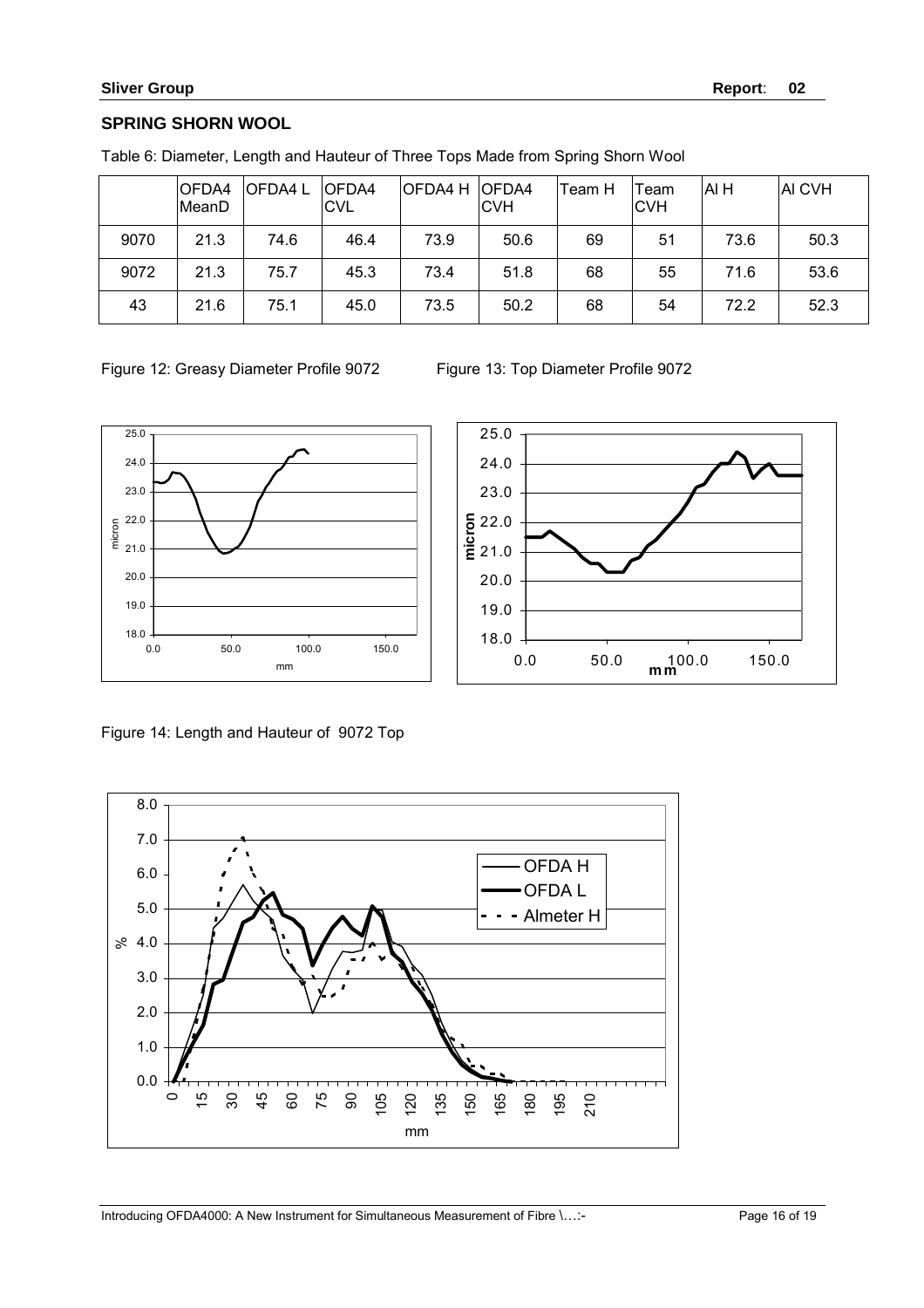



Figure 15: Greasy Diameter Profile 9070 Figure 16: Top Diameter Profile 9070

Figure 17: Length and Hauteur of 9070 Top

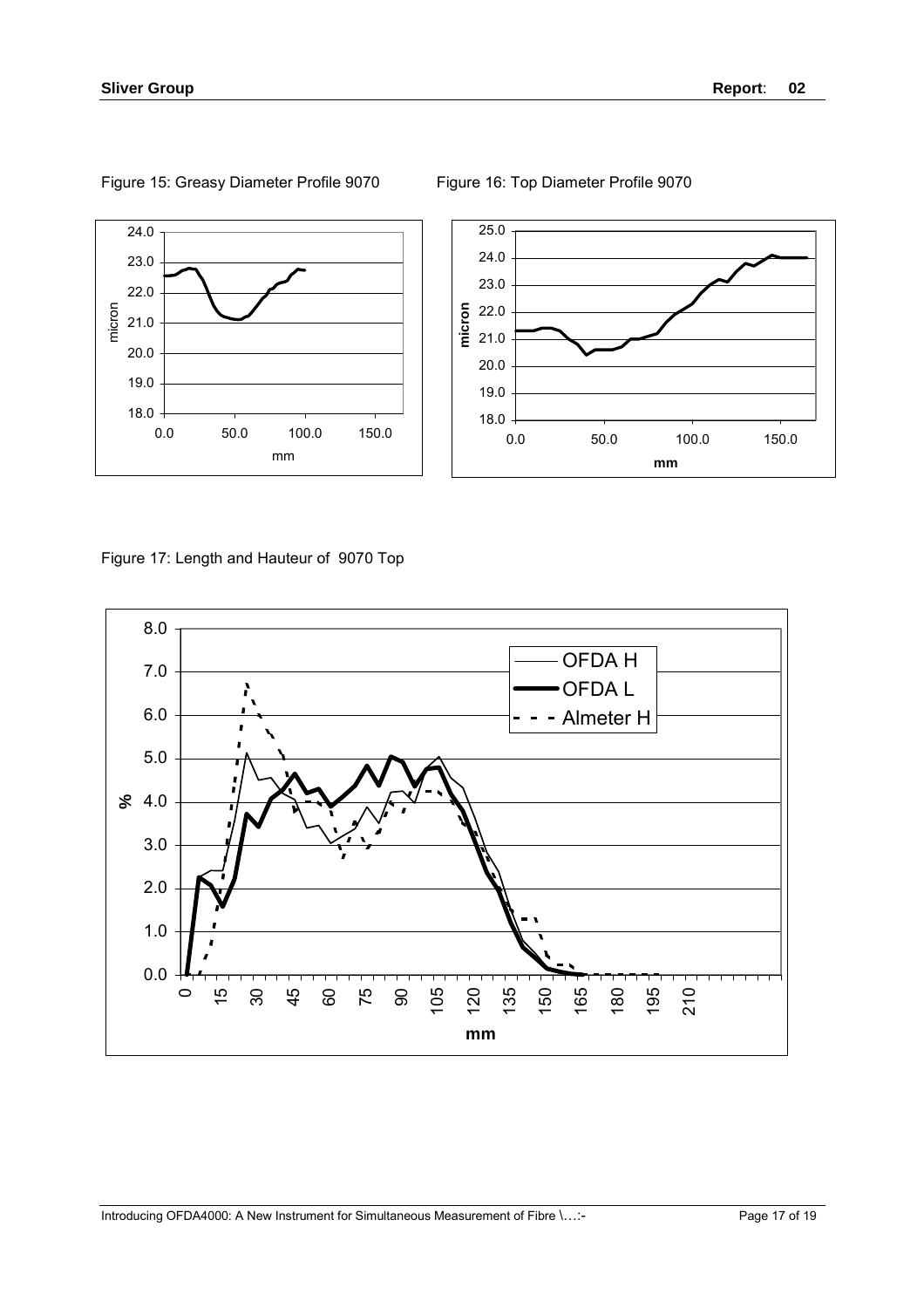The Spring shorn wools show a distinct double hump by hauteur due to the diameter profile, but this hump is greatly reduced in the length distribution causing a lower OFDA4 CVL than OFDA4 CVH. The team prediction is closer to the Almeter H than it is to the OFDA4H or OFDA4L.

The different greasy profile types show a good indicator to the profile obtained in the top, and show quite different relationships between length and hauteur. The top profiles support earlier work that showed processing can be predicted from the greasy profiles [8].

The apparently longer graphs of length in the tops than in the greasy staples are due to the small percentage of longer fibres in the staples that are held in a twisted form and not seen until they are released from the staple structure.

Although mean and CV hauteur would be expected to change due to the storage of the tops, it is unlikely that the shape of the distribution would change. In all cases, there was a better match between the Almeter hauteur graph and the OFDA4 hauteur graph than with the OFDA4 length graph.

Tops with the autumn shorn profile have a much higher short fibre content then shown by the hauteur, and have a lower mean end fibre diameter which would improve the comfort factor. The spring profile length shows a less pronounced double hump than the hauteur, and the mean fibre end diameter is higher which reduces the comfort factor.

# **Conclusion**

Preliminary testing of the OFDA4000 has shown good repeatability of length, hauteur, diameter and diameter profile measurement. Contrary to earlier belief [11], significant diameter profiles were found in most tops that have been measured, including the well blended IH tops.

The OFDA4000 represents a new level of quality control for the wool top industry by providing digital video measurement of the most important characteristics, adding new measurements and doing so in a single instrument without manual involvement.

Although Almeter hauteur has been provided where available as general information, they were not performed in the same laboratory at the same time and hence no conclusions can be drawn on the relationship between Almeter hauteur and OFDA4000 hauteur.

A working group should be established to prepare a draft test method and define a set of experiments to test the OFDA4000 against existing technologies.